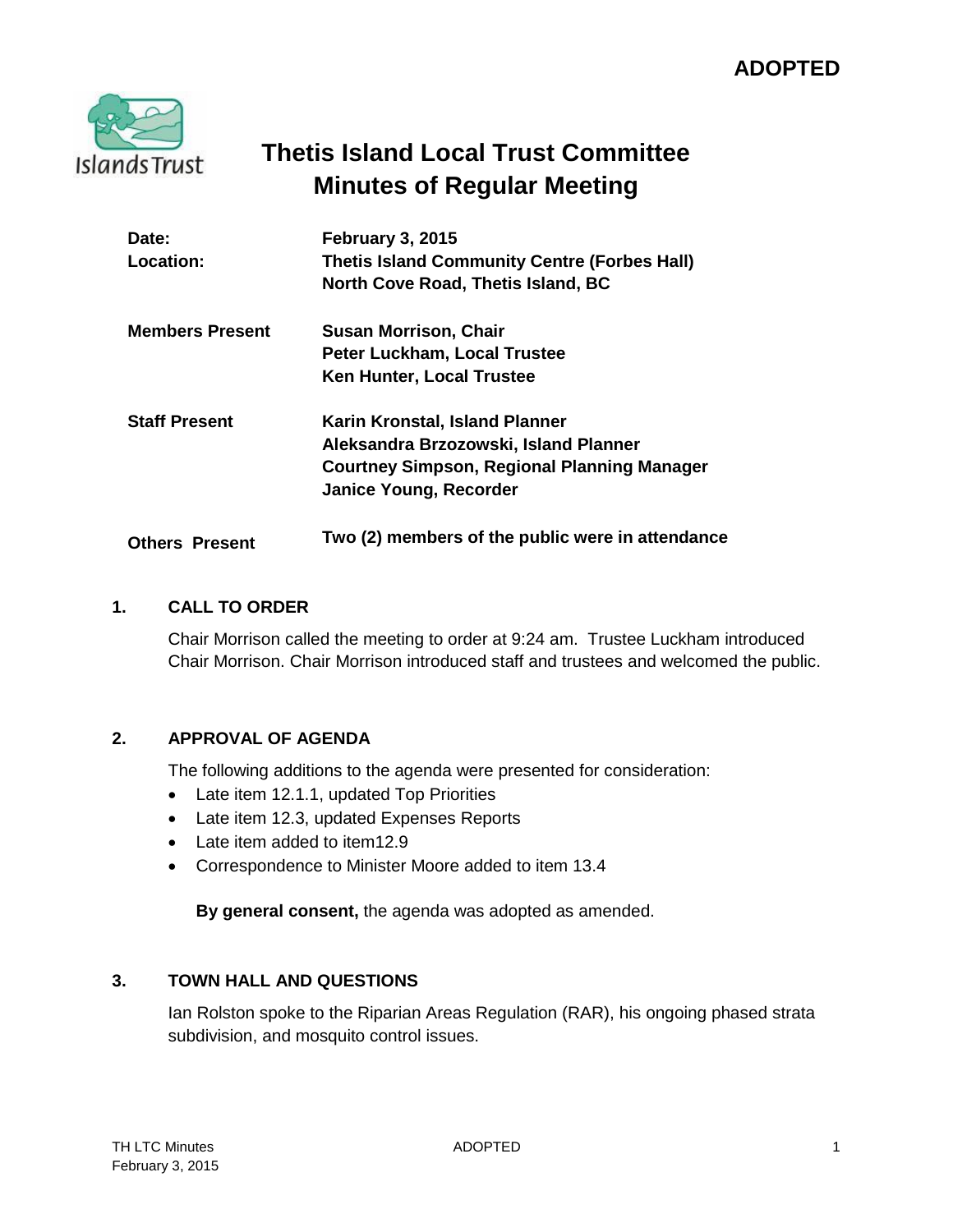Ernie Hunter welcomed the new Local Trust Committee and Staff. He pointed out that there is a new calendar system for tracking hall bookings and to make sure to double check where the Local Trust Committee (LTC) meetings are to be held.

## **4. COMMUNITY INFORMATION MEETING**

None.

## **5. PUBLIC HEARING**

None.

## **6. MINUTES**

**6.1 Local Trust Committee Minutes Dated September 17, 2014 for adoption**

**By general consent,** the Local Trust Committee meeting minutes of September 17, 2014 were adopted.

**6.2 Section 26 Resolutions-without-meeting Report Dated January 22, 2015** Reviewed for information.

#### **6.3 Advisory Planning Commission Minutes**

None

**6.4 Ruxton Island Advisory Planning Commission Minutes** 

None.

## **7. BUSINESS ARISING FROM MINUTES**

#### **7.1 Follow-up Action List dated January 22, 2015**

The Follow-up Action List was reviewed and discussed. Planner Kronstal spoke to the small sandstone quarry operation on Valdes island. Discussion followed.

## **TH-2015-001**

#### **It was MOVED and SECONDED,**

that the Thetis Island Local Trust Committee request staff to provide a report regarding the mining activity on Valdes Island.

**CARRIED**

## **8. DELEGATIONS**

None**.**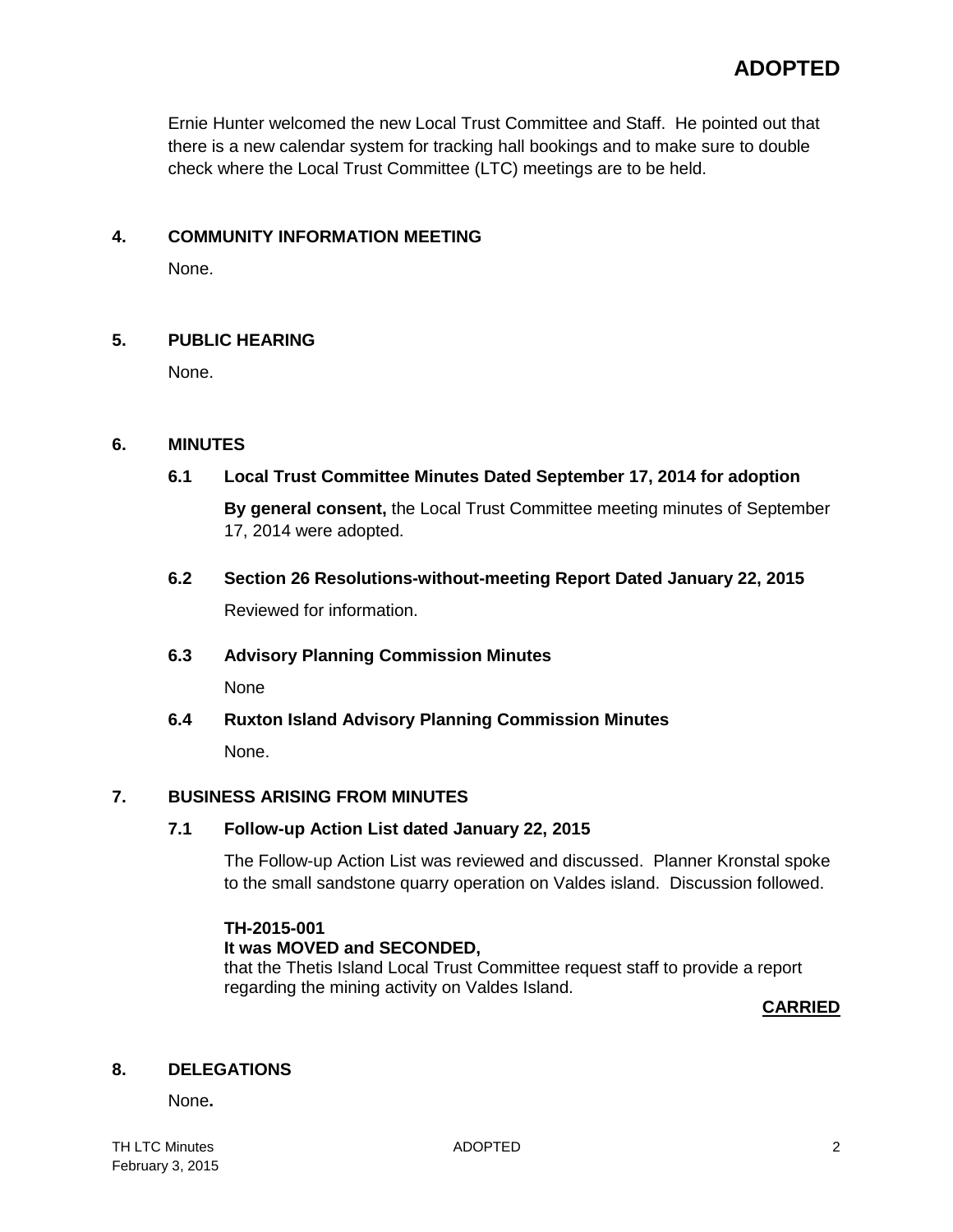#### **9. CORRESPONDENCE**

*(Correspondence received concerning current applications or projects is posted to the LTC webpage)*

None.

#### **10. APPLICATIONS AND REFERRALS**

**10.1 Gabriola Island Local Trust Area Bylaw Referral Request for Response Regarding Bylaw Nos. 278 and 279**

## **TH-2015-002**

#### **It was MOVED and SECONDED,**

that the Thetis Island Local Trust Committee express to the Gabriola Island Local Trust Committee that our interests are unaffected by Bylaw Nos. 278 and 279.

#### **CARRIED**

**10.2 Salt Spring Island Local Trust Area Bylaw Referral Request for Response regarding Bylaw No. 479**

#### **TH-2015-003**

#### **It was MOVED and SECONDED,**

that the Thetis Island Local Trust Committee express to the Salt Spring Island Local Trust Committee that our interests are unaffected by Bylaw No. 479.

#### **CARRIED**

## **11. LOCAL TRUST COMMITTEE PROJECTS**

Deferred to 13.1.2 Strategic Planning Session.

## **12. REPORTS**

#### **12.1 Work Program Reports**

12.1.1. Top Priorities Report Dated January 22, 2015

Deferred to 13.1.2 Strategic Planning Session.

12.1.2. Projects List Report Dated January 22, 2015

Deferred to 13.1.2 Strategic Planning Session.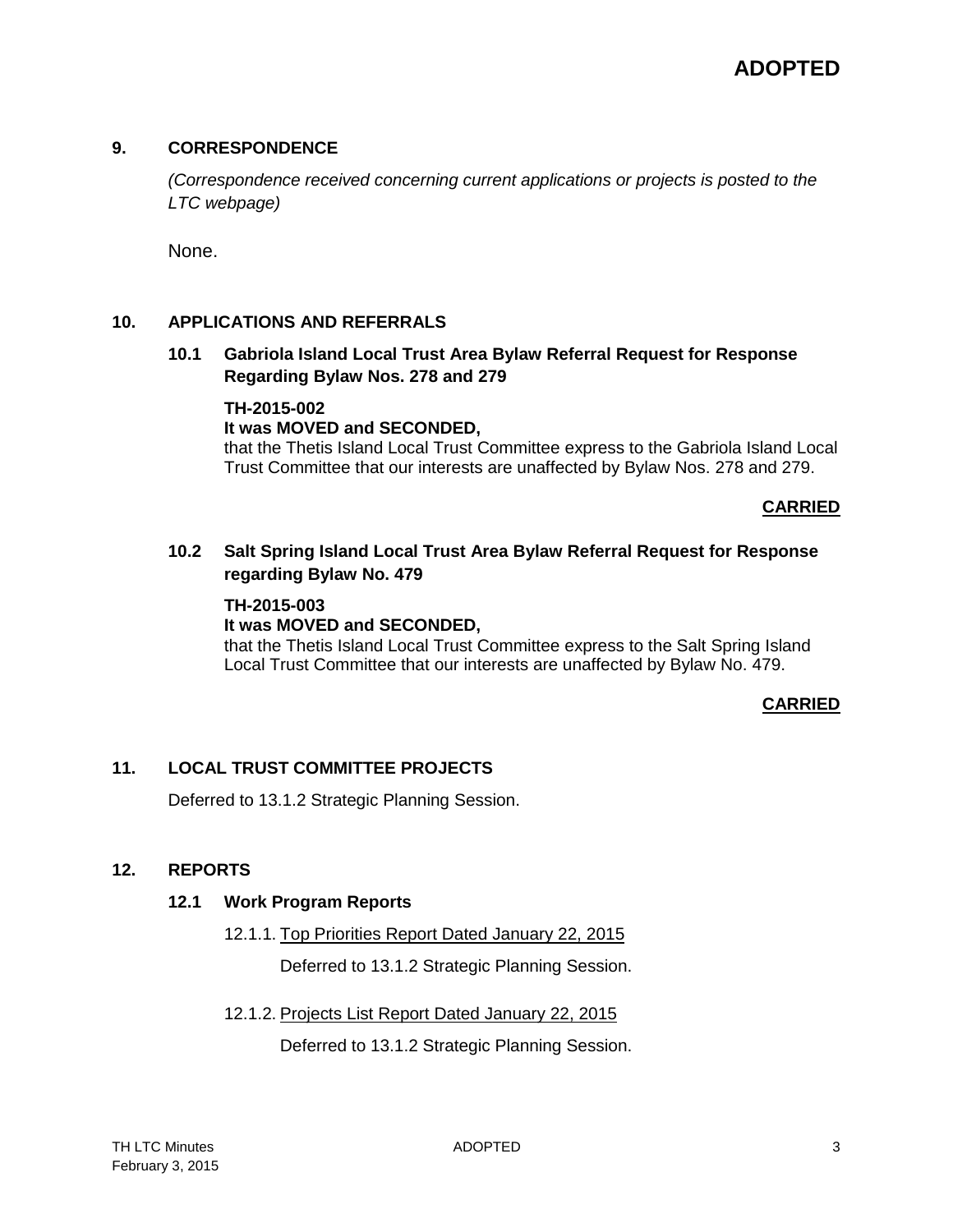**12.2 Applications Report Dated January 22, 2015** Received.

## **12.3. Trustee and Local Expense Reports**

- 12.3.1. September, 2014 Received.
- 12.3.2. October, 2014 Received.
- 12.3.3. November, 2014

Received.

12.3.4. December, 2014

Received.

#### **12.4. Adopted Policies and Standing Resolutions**

None.

#### **12.5. Local Trust Committee Webpage**

Trustee Luckham spoke to creating a section that is correspondence from the LTC, from now forward and perhaps archival. Discussion followed.

#### **TH-2015-004**

#### **It was MOVED and SECONDED,**

that the Thetis Island Local Trust Committee request staff create a correspondence section on the Thetis Island webpage, as discussed.

#### **CARRIED**

#### **12.6. Chair's Report**

Chair Morrison reported that she is happy to be Chair for Thetis Island, and has a busy schedule in the near future.

#### **12.7. Trustee Reports**

Trustee Hunter reported his concern to address the issue of whether the Province of British Columbia's financial contribution to Islands Trust is sufficient.

Trustee Luckham reported of "wearing many hats", and is interested in working with the issues of mining on Valdes and the Penelakut foreshore.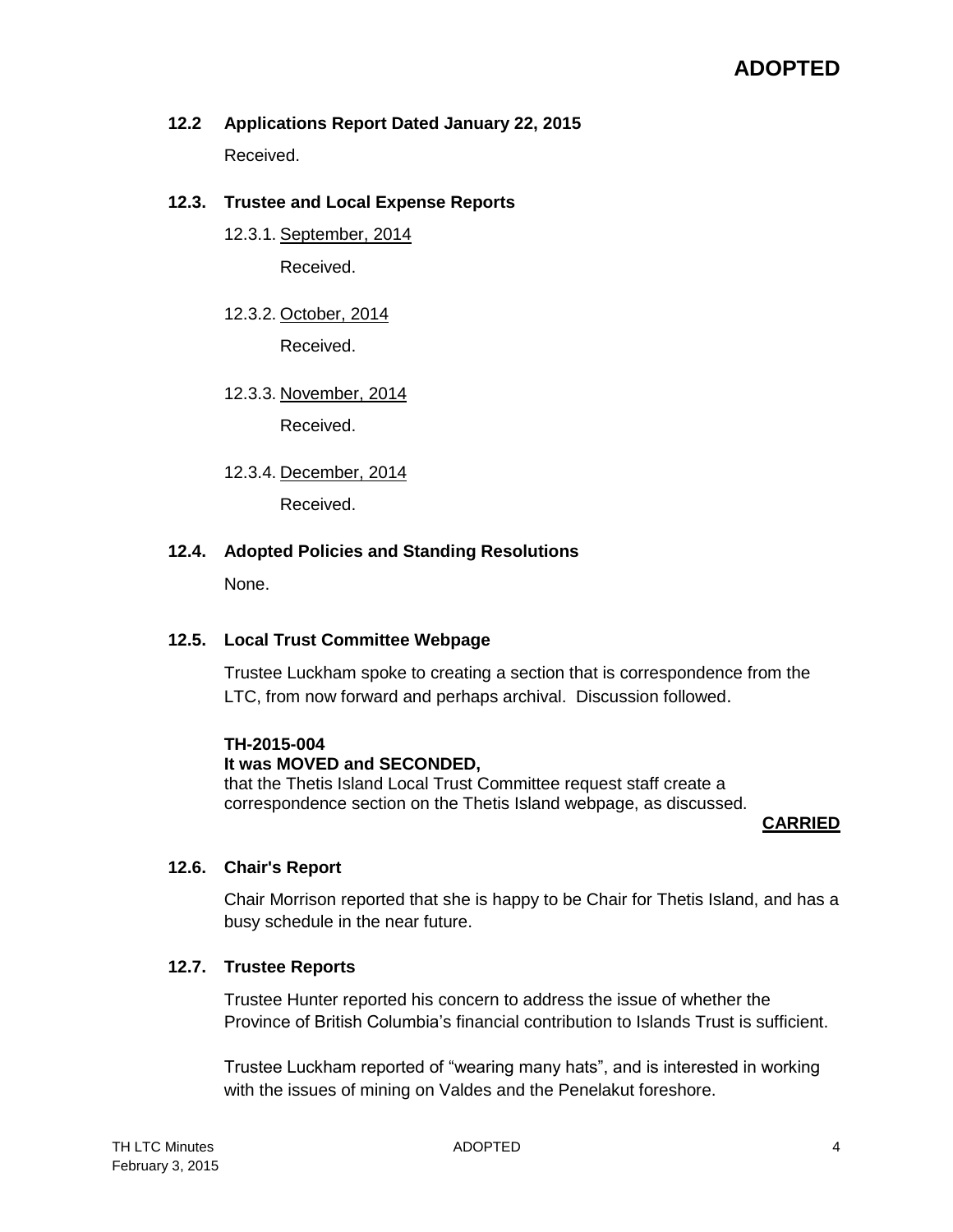## **12.8. Electoral Area Director's Report**

None**.**

## **12.9. Trust Fund Board Report**

Chair Morrison presented the report, with a highlight on the special Thetis Island Acquisition Fund that has been established following a significant donation provided to support land acquisition on Thetis Island. She added that the Thetis Island Nature Conservancy land acquisition project is moving forward.

Chair Morrison recessed the meeting at 10:30 am and reconvened the meeting at 11:00 am.

## **13. NEW BUSINESS**

## **13.1. Thetis Island Local Trust Committee Work Program - 2015**

13.1.1. Staff Report Dated January 15, 2015

Planner Brzozowski summarized the staff report. Discussion followed regarding temporarily adding a fourth "Top Priority".

## 13.1.2. Strategic Planning Session

Regional Planning Manager Simpson and Planner Brzozowski facilitated a strategic planning session, working with the Local Trust Committee (LTC) to determine what the LTC hopes to accomplish during the upcoming four year term. This is an opportunity for the chair and trustees to brainstorm ideas and develop a list of goals.

## **TH-2015-005**

## **It was MOVED and SECONDED,**

that Priority 1 –Associated Islands Official Community Plan and Land Use Bylaw Creation – Activity, be amended to include consultation with Stz'uminus First Nation for the protection of Dunsmuir and Bute Islands.

## **CARRIED**

## **13.2. Advisory Planning Commissions Staff Report Dated January 19, 2015**

The report was reviewed and discussion ensued regarding the Advisory Planning Committee appointments.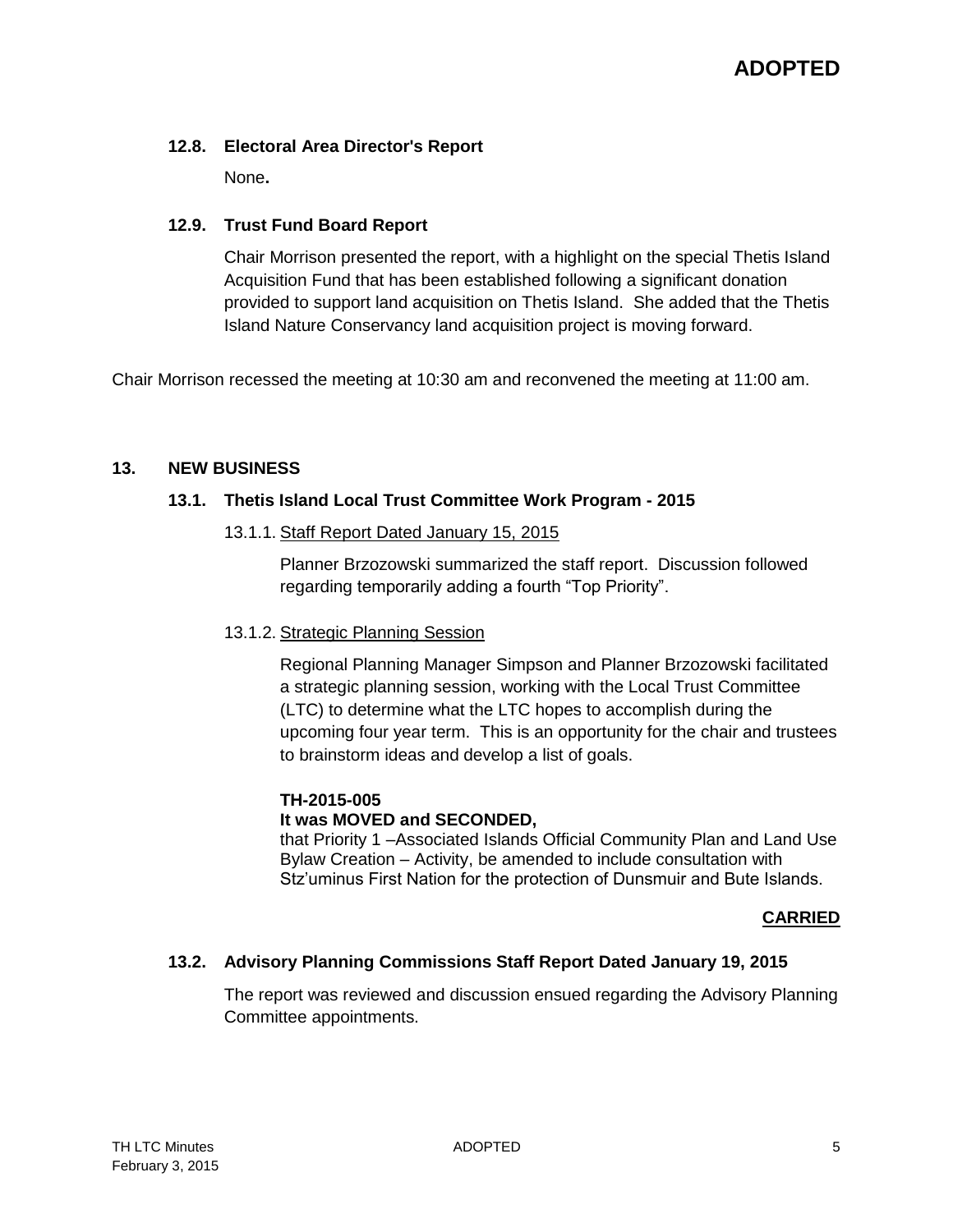#### **TH-2015-006**

## **It was MOVED and SECONDED,**

that the Thetis Island Local Trust Committee direct staff to terminate all present Advisory Planning Commission positions and to advertise for expressions of interest for up to seven (7) vacant positions on the Thetis Island Advisory Planning Commission for a two-year term.

#### **CARRIED**

#### **13.3. Mosquito Population on Thetis Island**

Planner Kronstal reported of receiving a letter from Jollity Farm expressing concerns about the expanding mosquito population. Discussion followed regarding government reports; encouraging natural predators such as bats, ducks and hummingbirds and the possibility of engaging in the services of an entomologist to study the mosquitoes and formulate natural processes of control.

## **TH-2015-007**

## **It was MOVED and SECONDED,**

that the Thetis Island Local Trust Committee request staff to investigate options for presenting a report for the Local Trust Committee regarding mosquito management at the slough.

#### **CARRIED**

#### **13.4. Internet Access Advocacy**

Trustee Luckham presented a draft letter to James Moore, Minister of Industry, addressing the need for internet access to some of the Thetis Island households. Discussion followed.

#### **TH-2015-008**

#### **It was MOVED and SECONDED,**

that the Thetis Island Local Trust Committee request that staff prepare the letter submitted by Trustee Luckham for the Chair's signature, to the Honourable James Moore, Minister of Industry, which will be amended to include a quotation from Section 2.12, Objective 2.

## **CARRIED**

## **14. UPCOMING MEETINGS**

**14.1. Next Regular Meeting Scheduled for Tuesday, April 14, 2015 at 9:15 am at the Thetis Island Community Centre (Forbes Hall), North Cove Road, Thetis Island, BC.**

#### **15. TOWN HALL**

Ernie Hunter made a brief comment sharing a news article on recent events with Telus service.